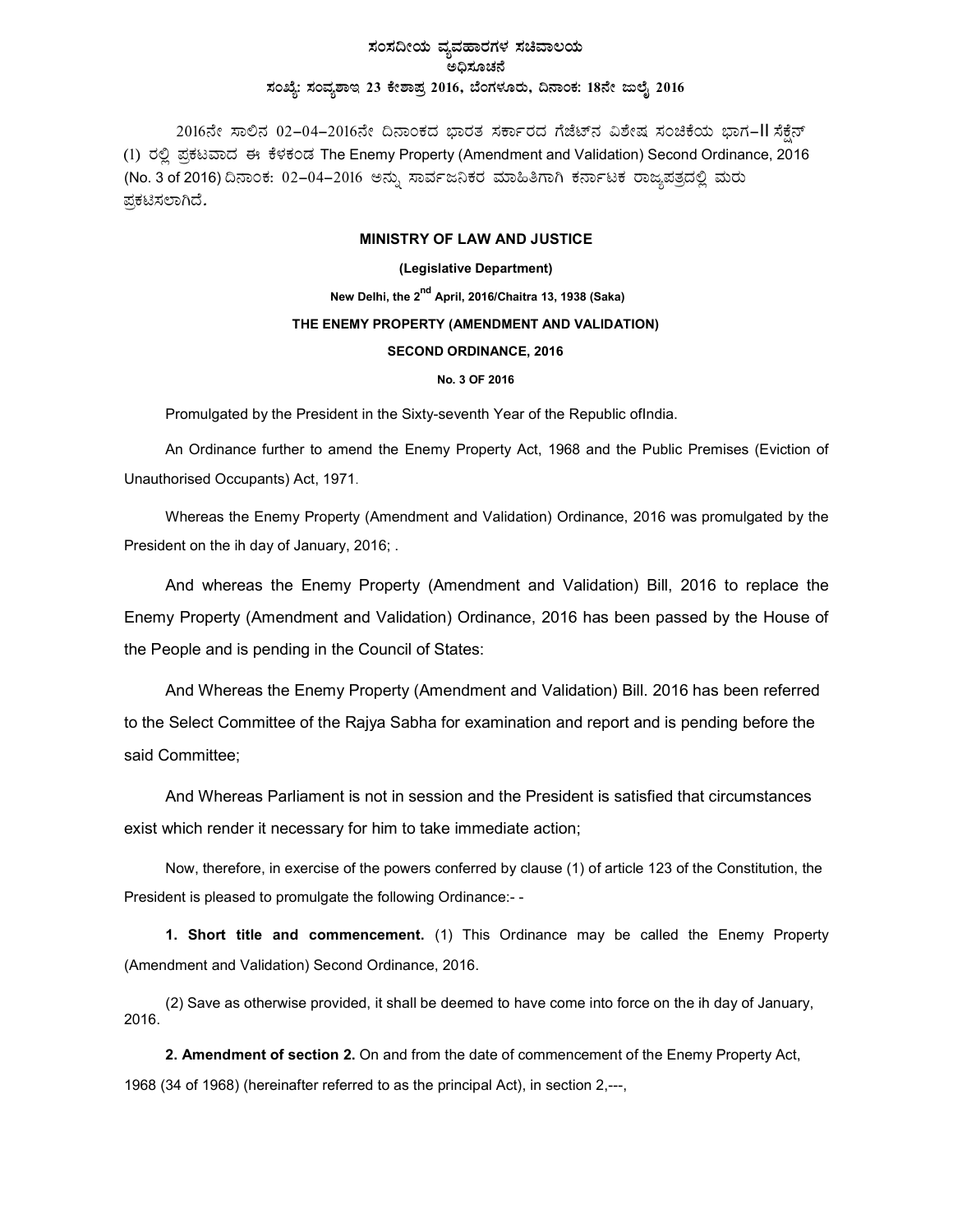$(i)$  in clause  $(b)$ ,

- (I) for the words "an enemy subject", the words "an enemy subject including his legal heir and successor whether or not a citizen of India or the citizen of a country which is not an enemy or the enemy, enemy subject or his legal heir and successor who has changed his nationality" shall be substituted and shall always be deemed to have been substituted;
- (II) for the words "an enemy firm", the words "an enemy firm, including its succeeding firm whether or not partners or members of such succeeding firm are citizens of India or citizens of a country which is not an enemy or such firm which has changed its nationality" shall be substituted and shall always he deemed to have been substituted:
- (III) for the words "does not include a citizen of India". the words ' "does not include a citizen of India other than those citizens of India. being the legal heir and successor of the "enemy" or "enemy subject" or "enemy firm" , shall be substituted and shall always be deemed to have been substituted;
- (IV) the following Explanations shall be inserted and shall always be deemed to have been inserted at the end, namely:-

Explanation I.-For the purposes of this clause, the expression "does not include a citizen of India" shall exclude and shall always be deemed to have been excluded those citizens of India, who are or have been the legal heir and successor of an "enemy" or an "enemy subject" or an "enemy firm" which or who has ceased to be an enemy due to death, extinction, winding up of business or change of nationality or that the legal heir and successor is a citizen of India or the citizen of a country which is not an enemy.

Explanation 2.-For the purposes of this clause, it is hereby clarified that nothing contained in this Act shall affect any right of the legal heir and successor referred to in this clause (not being inconsistent to the provisions of this Act) which have been conferred upon him under any other law for the time being in force.';

- (ii) in clause (c), in the proviso,
- (I) after the words "dies in the territories to which this Act extends", the words "or dies in any territory outside India" shall be inserted and shall always be deemed to have been inserted;
- (II) the following Explanations shall be inserted and shall always be deemed to have been inserted at the end, namely--

**Explanation I.-** For the purposes of this clause, it is hereby clarified that "enemy property" shall, notwithstanding that the enemy or the enemy subject or the enemy firm has ceased to be an enemy due to death. extinction. winding up of business or change of nationality or that the legal heir and successor is a citizen of India or the citizen of a country which is not an enemy, continue and always be deemed to be continued as an enemy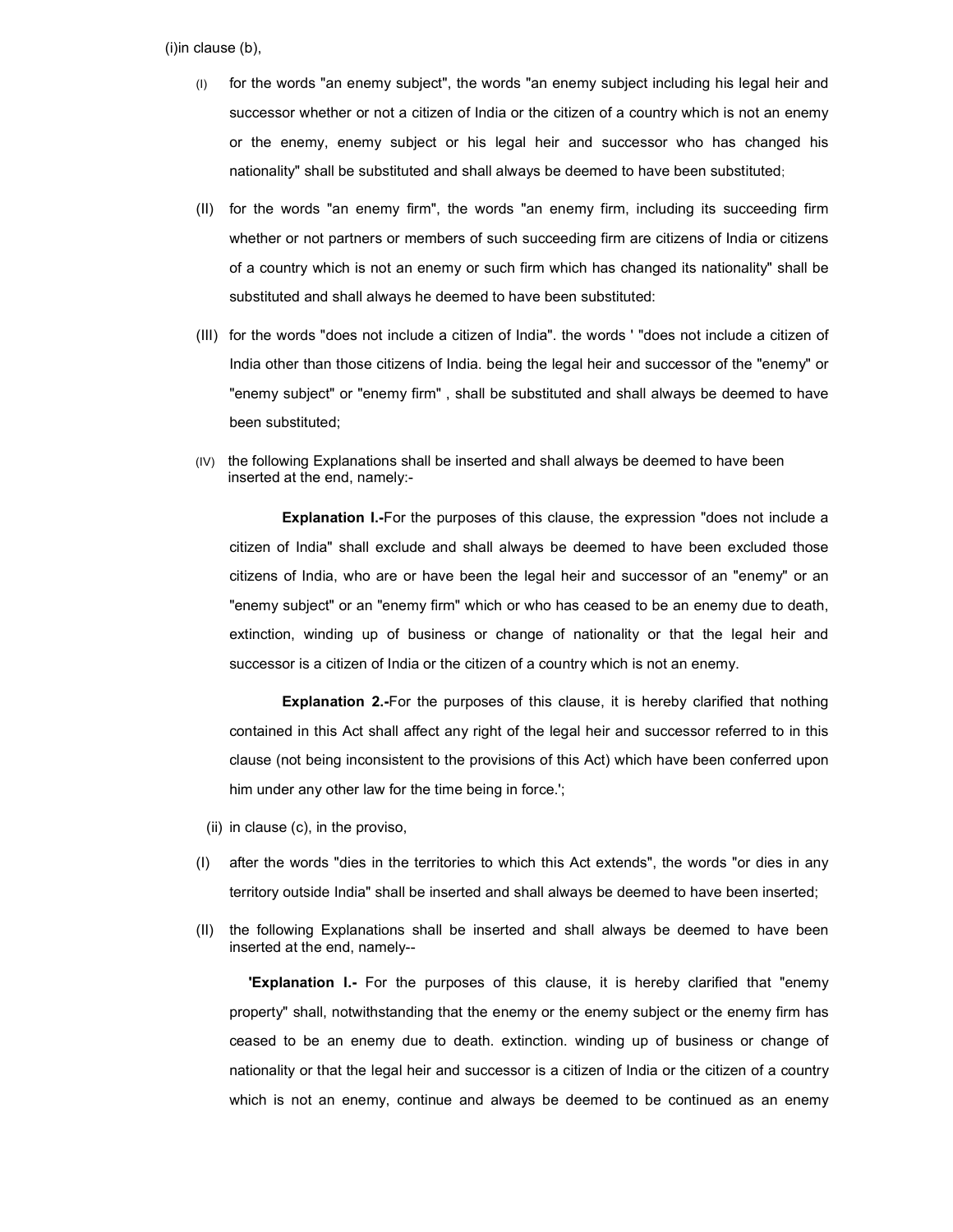property.

Explanation 2.-For the purposes of this clause, the expression "enemy property" shall mean and include and shall be deemed to have always meant and included all rights, titles and interest in, or any benefit arising out of, such property.' .

3. Amendment of section 5. On and from the date of commencement of the principal Act, in section 5, after sub-section (2), the following shall be inserted, and shall always be deemed to have been inserted, namely.-

'(3) The enemy property vested in the Custodian shall, notwithstanding that the enemy or the enemy subject or the enemy firm has ceased to be an enemy due to death, extinction, winding up of business or change of nationality or that the legal heir and successor is a citizen of India or the citizen of a country which is not an enemy, continue to remain, save as otherwise provided in this Act, vested in the Custodian.

Explanation.-For the purposes of this sub-section, "enemy property vested in the Custodian" shall include and shall always be deemed to have been included all rights, titles, and interest in, or any benefit arising out of, such property vested in him under this Act. ' .

4. Insertion of new section 5A. After section 5 of the principal Act, the following section shall be inserted, namely:--

"5A. Issue of certificate by Custodian. The Custodian may, after making such inquiry as he deems necessary, by order, declare that the property of the enemy or the enemy subject or the enemy firm described in the order, vests in him under this Act and issue a certificate to this effect and such certificate shall be the evidence of the facts stated therein. ".

5. Insertion of new section 5B. On and from the date of commencement of the principal Act, after section 5A (as inserted by section 4 of Enemy Property (Amendment and Validation) Ordinance, 2016, the following shall be inserted and shall always be deemed to have been inserted, namely-- ---

'5B. Law of succession or any custom or usage not to apply to enemy property. Nothing contained in any law for the time being in force relating to succession or any custom or usage governing succession of property shall apply in relation to the enemy property under this Act and no person (including his legal heir and successor) shall have any right and shall be deemed not to have any right (including all rights, titles and interests or any benefit arising out of such property) in relation to such enemy property.

Explanation.- For the purposes of this section, the expressions "custom" and "usage" signify any rule which, paving been continuously and uniformly observed for a long time, has obtained the force of law in the matters of succession of property.

6. Amendment of section 6. On and from the date of commencement of the principal Act, for section 6 of the principal Act, the following section shall be substituted and shall always be deemed to have been substituted, namely.-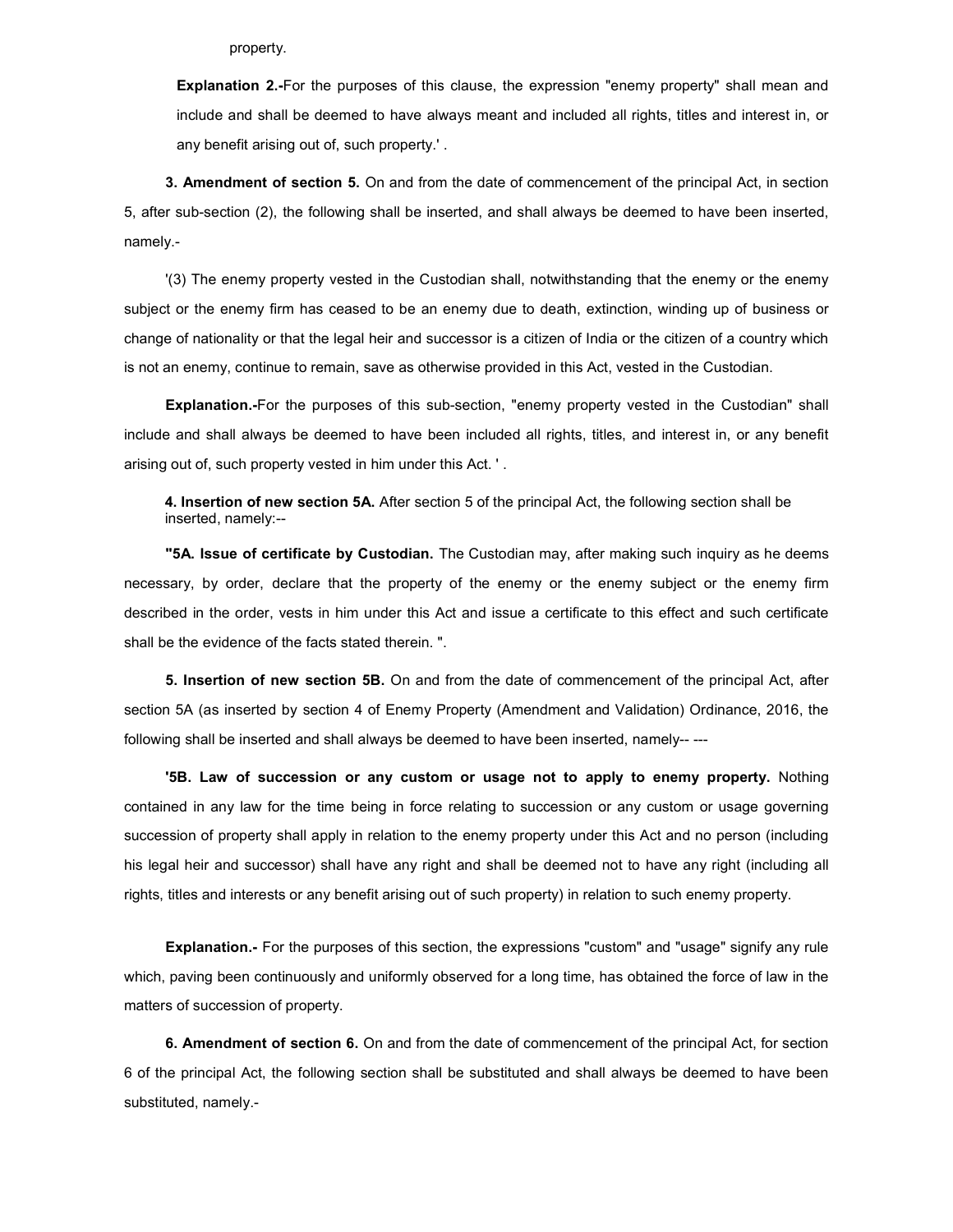"6. Prohibition to transfer any property vested in Custodian by an enemy, enemy subject or enemy firm. (1) No enemy or enemy subject or enemy firm shall have any right and shall never be deemed to have any right to transfer any property vested in the Custodian under this Act, whether before or after the commencement of this Act and any transfer of such property shall be void and shall always be deemed to have been void.

(2) Where any property vested in the Custodian under this Act had been transferred, before the commencement of the Enemy Property (Amendment and Validation) Second Ordinance, 2016, by an enemy or enemy subject or enemy firm and such transfer has been declared, by an order, made by the Central Government, to be void, and the property had been vested or deemed to have been vested in the Custodian [by virtue of the said order made under section 6, as it stood before its substitution by section 6 of the Enemy Property (Amendment and Validation) Second Ordinance. 2016] such property shall. notwithstanding anything contained in any judgment, decree or order of any court, tribunal or other authority. continue to vest or be deemed to have been vested in the Custodian and no person (including an enemy or enemy subject or enemy firm) shall have any right or deemed to have any right (including all rights, titles and interests or any benefit arising out of such property) over the said property vested or deemed to have been vested in the Custodian.".

7. Amendment of section 8. In section 8 of the principal Act,-

- (i) On and from the date of commencement of the principal Act, for sub-section (1), the following sub-section shall be substituted and shall always be deemed to have been substituted, namely.-
	- "(1) With respect to the property vested in the Custodian under this Act, the Custodian may take or authorise the taking of such measures as he considers necessary or expedient for preserving such property till it is disposed of in accordance with the provisions of this Act.";
- (ii) in sub-section (2),
	- (a) after clause (i), the following clause shall be inserted, namely-
		- "(ia) fix and collect the rent, standard rent, lease rent, licence fee or usage charges, as the case may be, in respect of enemy property;

(b) after clause (iv), the following clause shall be inserted, namely-

"(iva) secure vacant possession of the enemy property by evicting the unauthorised or illegal occupant or trespasser and remove unauthorised or illegal constructions, if any; ".

8. Insertion of new section 8A. After section 8 of the principal Act. the following section shall be inserted. namely:

"8A. Sale of property by Custodian. (1) Notwithstanding anything contained in any judgment. decree or order of anv court, tribunal or other authority or any law for the time being in force. the Custodian may. within such time as may be specified by the Central Government in this behalf, dispose of whether by sale or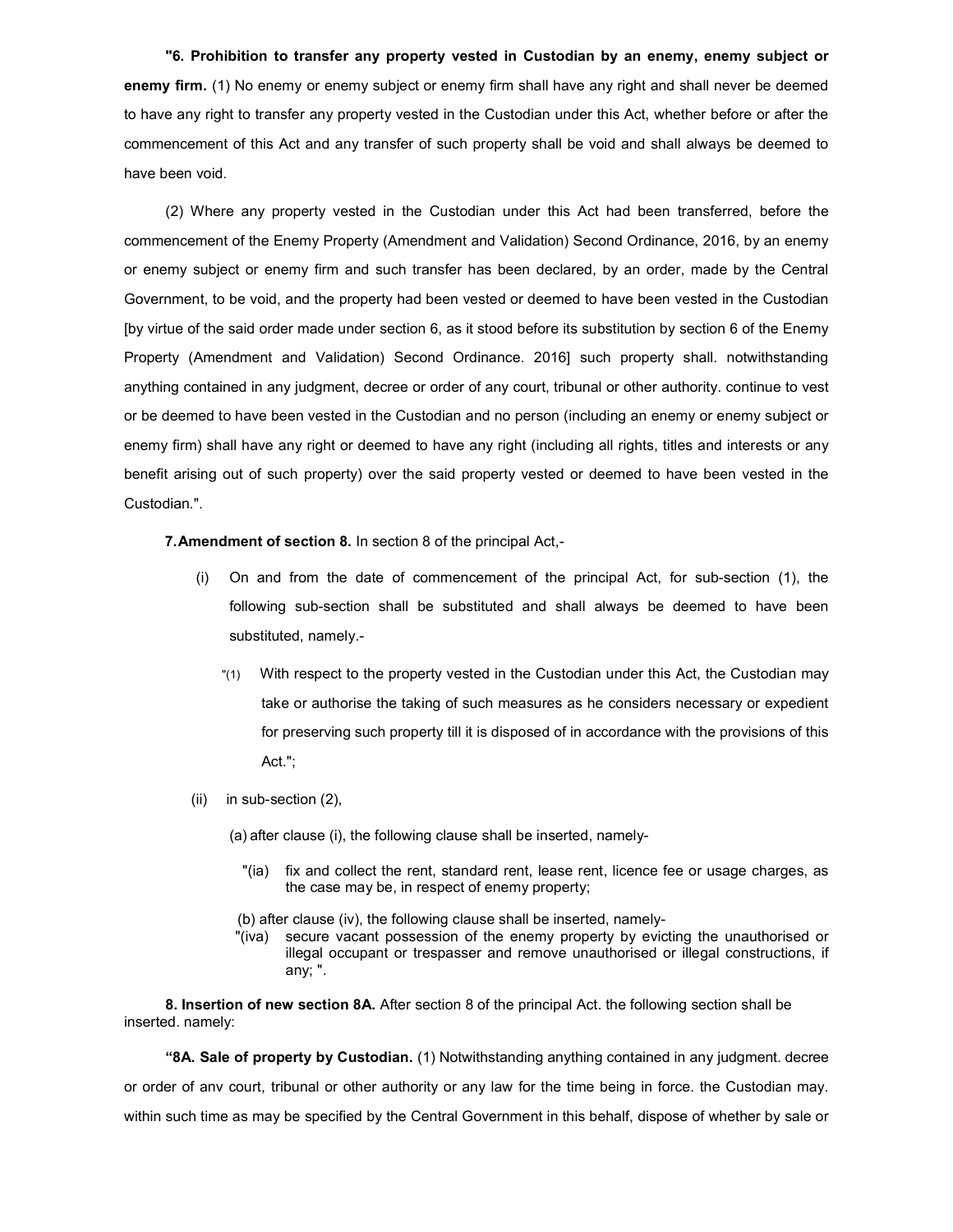otherwise, as the case may be, with prior approval of the Central Government, by general or special order, enemy properties vested in him immediately before the date of commencement of the Enemy Property (Amendment and Validation) Second Ordinance, 2016 in accordance with the provisions of this Act, as amended by the Enemy Property (Amendment and Validation) Second Ordinance, 2016.

(2) The Custodian may, for the purpose of disposal of enemy property under sub-section (1), make requisition of the services of any police officer to assist him and it shall be the duty of such officer to comply with such requisition.

(3) The Custodian shall, on disposal of enemy property under sub-section (1) immediately deposit the sale proceeds into the Consolidated Fund of India and intimate details thereof to the Central Government.

(4) The Custodian shall send a report to the Central Government at such intervals, as it may specify, for the enemy properties disposed of under sub-section (1), containing such details, (including the price for which such property has been sold and the particulars of the buyer to whom the properties have been sold or disposed of and the details of the proceeds of sale or disposal deposited into the Consolidated Fund of India) as it may specify.

(5) The Central Government may, by general or special order, issue such directions to the Custodian on the matters relating to disposal of enemy property under sub-section (1) and such directions shall be binding upon the Custodian and the buyer of the enemy properties referred to in that sub-section and other persons connected to such sale or disposal.

(6) The Central Government may. by general or special order, make such guidelines for disposal of enemy property under sub- section (1).

(7) Notwithstanding anything contained in this section, the Central Government may direct that disposal of enemy property under sub-section (1) shall be made by any other authority or Ministry or Department instead of Custodian and in that case all the provisions of this section shall apply to such authority or Ministry or Department in respect of disposal of enemy property under sub-section (1).

(8) Notwithstanding anything contained in sub-sections (1) to (7), the Central Government may deal with or utilise the enemy property in such manner as it may deem fit.".

9. Insertion of new section 10A. After section 1 0 of the principal Act, the following section shall be inserted, namely.-

"10A. Power to issue certificate of sale. (1) Where the Custodian proposes to sell any enemy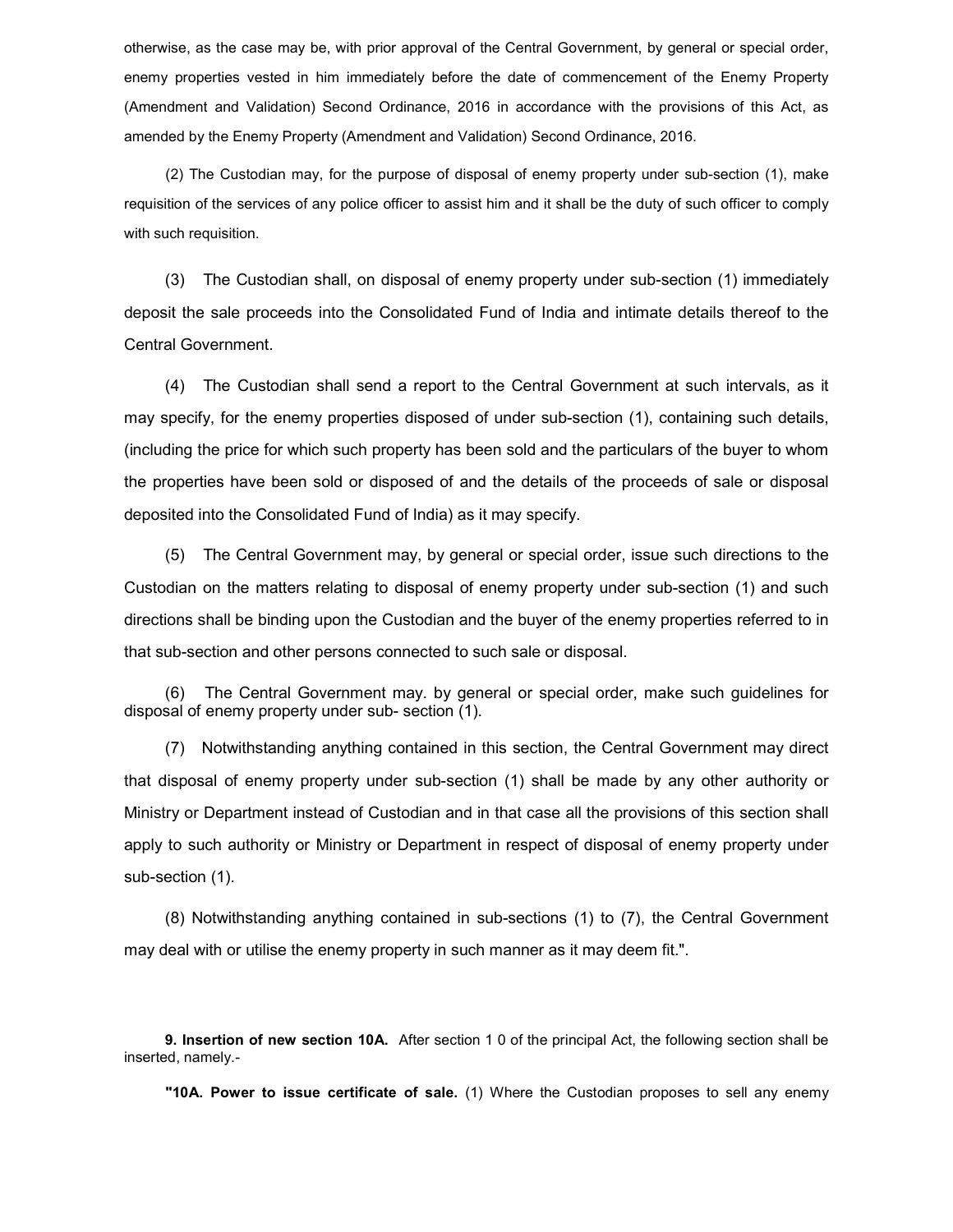immovable property vested in him, to any person, he may on receipt of the sale proceeds of such property, issue a certificate of sale in favour of such person and such certificate of sale shall, notwithstanding the fact that the original title deeds of the property have not been handed over to the transferee, be valid and conclusive proof of ownership of such property by such person.

(2) Notwithstanding anything contained in any law for the time being in force, the certificate of sale, referred to in sub-section (1), issued by the Custodian shall be a valid instrument for the registration of the property in favour of the transferee and the registration in respect of enemy property for which such certificate of sale had been issued by the Custodian, shall not be refused on the ground of lack of original title deeds in respect of such property or for any such other reason.".

10. Amendment of section 11. In section 11 of the principal Act. after sub-section (2). the following sub-section shall be inserted, namely:

.'(3) The Custodian. Deputy Custodian or Assistant Custodian shall have, for the purposes of exercising powers or discharging his functions under this Act. the same powers as are vested in a civil court under the Code of Civil Procedure,1908, (5 of 1908) while dealing with any case under this Act, in respect of the following matters, namely:---

- (a) requiring the discovery and inspection of documents;
- (b) enforcing the attendance of any person, including any officer dealing with land, revenue and registration matters, banking officer or officer of a company and examining him on oath;
- (c) compelling the production of books, documents and other records; and
- (d) issuing commissions for the examination of witnesses or documents.".

11. Amendment of section 17. In section 17 of the principal Act, in sub-section (1). for the words "two per centum", at both the places where they occur, the words "five per centum" shall be substituted.

12. Substitution of new section for section 18. For section 18 of the principal Act, the following section shall be substituted,namely:

"18. Transfer of property vested as enemy property in certain cases. The Central Government may, on receipt of a representation from a person, aggrieved by an order vesting a property as enemy property in the Custodian within a period of thirty days from the date of receipt of such order and after giving a reasonable opportunity of being heard, if it is of the opinion that any enemy property vested in the Custodian under this Act and remaining with him was not an enemy property. it may by general or special order, direct the Custodian that such .property vested as enemy property in the Custodian may be transferred to the person from whom such property was acquired and vested in the Custodian.".

13. Insertion of new section 18A. On and from the date of commencement of the principal Act. after secnon 18 las substituted by section 12 of Enemy Propert (Amendment and Validation) Ordinance. 2016], (Ord. 1 of 2016) the following section shall be inserted and shall always be deemed to have been inserted, namely: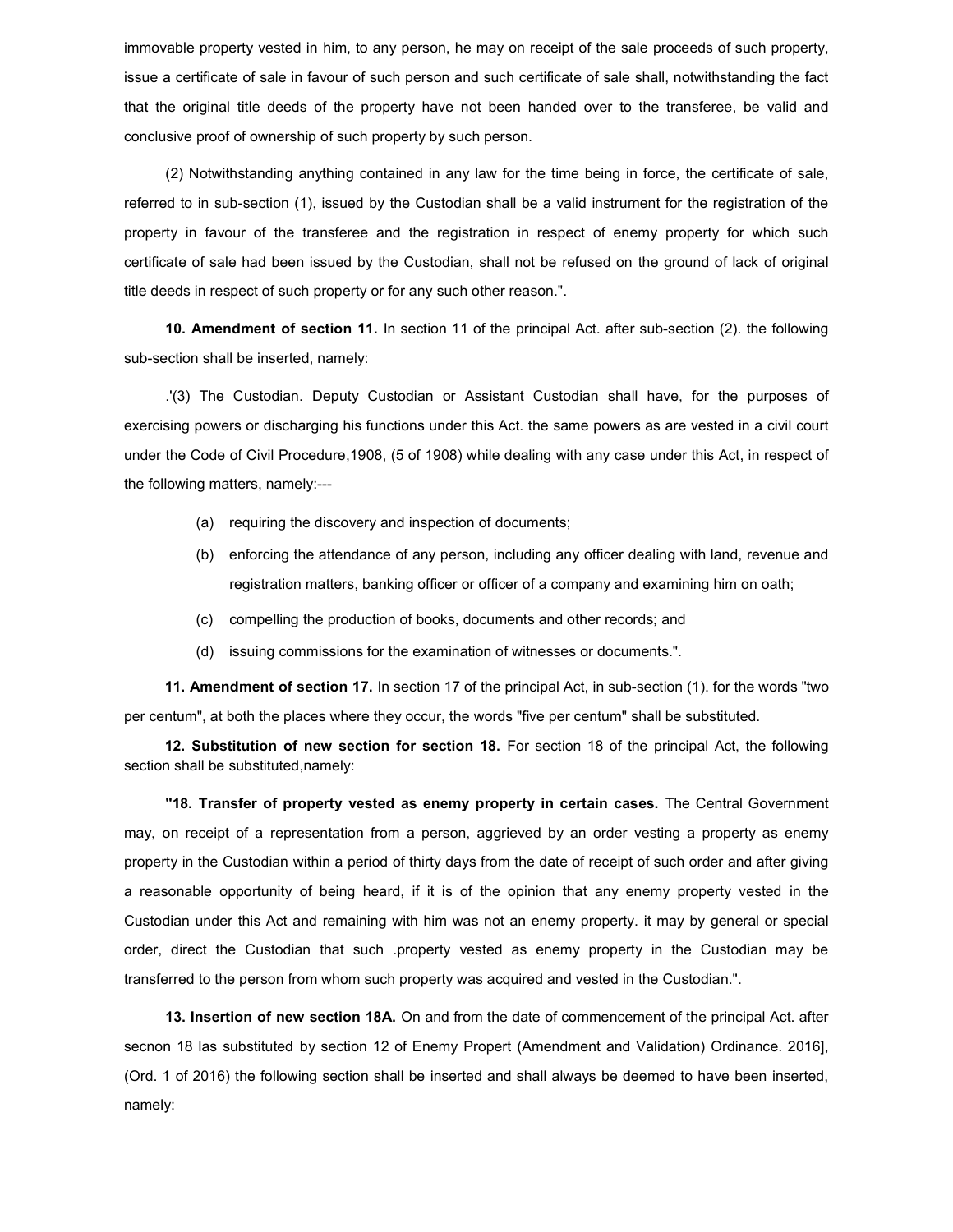"18A. Income not liable to be returned. Any income received in respect of the enemy property by the Custodian shall not, notwithstanding that such property had been transferred by way of sale under section 8A or section 18, as the case may be, to any other person, be returned or liable to be returned to such person or any other person.".

14. Insertion of new section 18B. After section 18A of the principal Act [as inserted by section 13 of the Enemy Property (Amendment and Validation) Ordinance, 2016], (Ord. 1 of 2016) the following section shall be inserted, namely;

"18B. Bar of jurisdiction. No civil court or other authority shall entertain any suit or other proceeding in respect of any property, subject-matter of this Act as amended by the Enemy Property (Amendment and Validation) Second Ordinance, 2016, or any action taken by the Central Government or the Custodian in this regard.".

15. Amendment of section 20. In section 20 of the principal Act, for the words "five hundred rupees" at both the places where they occur, the words "ten thousand rupees" shall be substituted.

16. Amendment of section 22. On and from the date of commencement of the principal Act, in section 22 of the principal Act, after the words "for the time being in force", the brackets and words "(including any law of succession or any custom or usage in relation to succession of property)" shall be inserted and shall always be deemed to have been inserted.

17. Insertion of new section 22A. After section 22 of the principal Act, the following section shall be inserted and shall always be deemed to have been inserted with effect from the 2nd July, 2010, narnely.-

"22A. Validation. Notwithstanding anything contained in any judgment, decree or order of any court. tribunal or other authoritv.

- (a) the provisions of this Act, as amended b) the Enemy Property (Amendment and Validation) Second Ordinance, 2016, shall have and shall always be deemed to have effect for all purposes as if the provisions of this Act, as amended by the said Ordinance. had been in force at all material times;
- (b) any enemy property divested from the Custodian to any person under the provisions of this Act, as it stood immediately before the commencement of the Enemy Property (Amendment and Validation) Second Ordinance, 2016, shall stand transferred to and vest or continue to vest, free from all encumbrances, in the Custodian in the same manner as it was vested in the Custodian before such divesting of enemy property under the provisions of this Act, as if the provisions of this Act, as amended by the aforesaid Ordinance, were in force at all material times;
- (c) no suit or other proceedings shall, without prejudice to the generality of the foregoing provisions, be maintained or continued in any court or tribunal or authority for the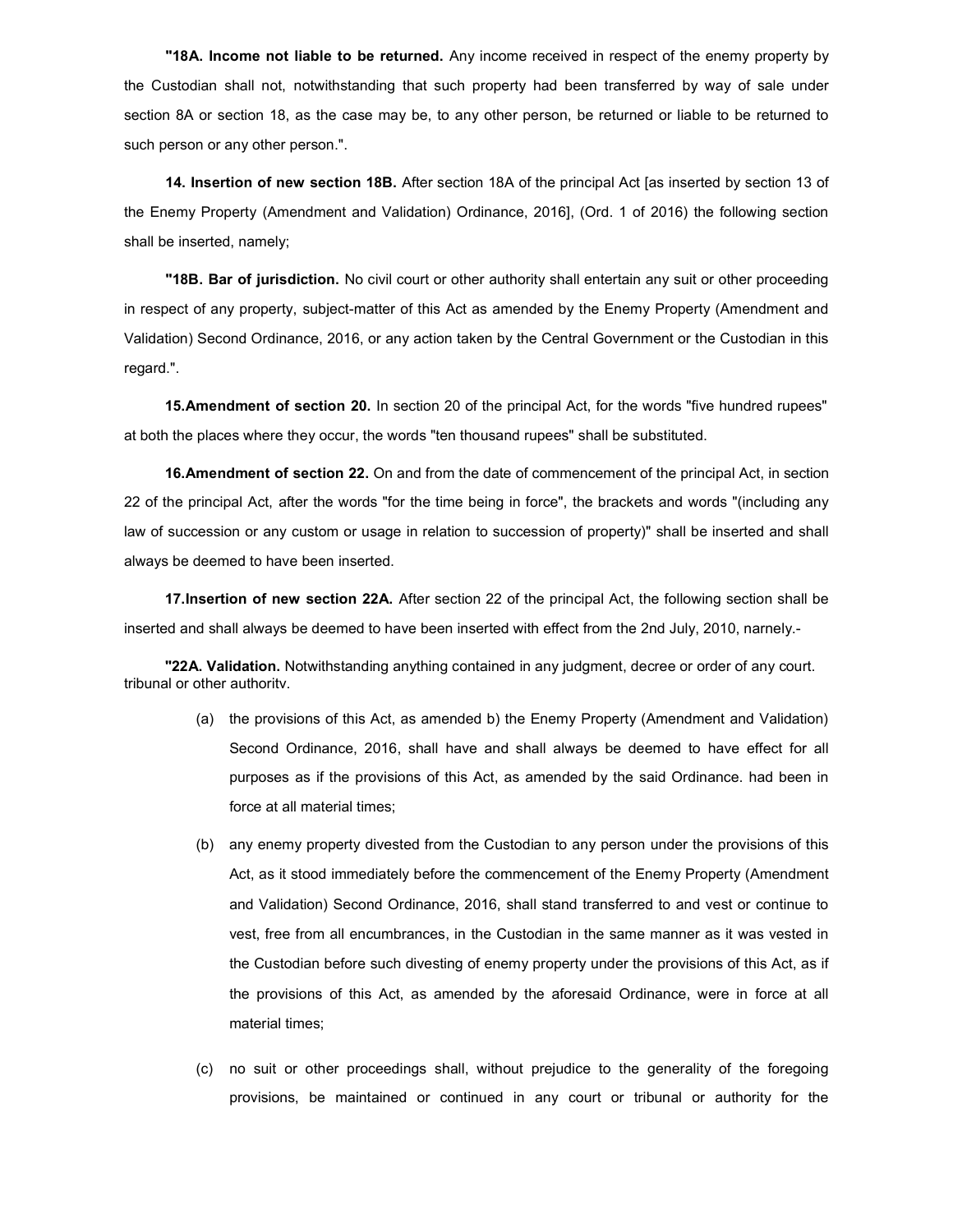enforcement of any decree or order or direction given by such court or tribunal or authority directing divestment of enemy property from the Custodian vested in him under section 5 of this Act, as it stood before the commencement of the Enemy Property (Amendment and Validation) Second Ordinance, 20] 6, and such enemy property shall continue to vest in the Custodian under section 5 of this Act, as amended by the aforesaid Ordinance, as the said section, as amended by the aforesaid Ordinance was in force at all material times:

- (d) any transfer of any enemy property, vested 111 the Custodian, by virtue of any order of attachment. seizure or sale in execution of decree of a civil court or orders of anv tribunal or other authority in respect of enemy property vested in the Custodian which is contrary to the provisions of this Act. as amended by the Enemy Property (Amendment and Validation) Second Ordinance . .2016. shall be deemed to be null and void and notwithstanding such transfer. continue to vest in the Custodian under this Act.".
- 18. Amendment ot section 23. In section 23 of the principal Act, in sub-section (2) clause (d) shall he omitted.

19. Power to remove difficulties. (1) If any difficulty arises in giving effect to the provisions of the principal Act, as amended by the Enemy Property (Amendment and Validation) Second Ordinance, 2016, the Central Government may, by order, published in the Official Gazette, make such provisions not inconsistent with the provisions of this Act, as amended by the Enemy Property (Amendment and Validation) Second Ordinance, 2016, or the Public Premises (Eviction of Unauthorised Occupants) Act, 1971, (40 of 1971) as amended by the Enemy Property (Amendment and Validation) Second Ordinance, 2016, as may appear to be necessary for removing the difficulty:

Provided that no such order shall be made under this section after. the expiry of two years from the date on which the Bill replacing the Enemy Property (Amendment and Validation) Second Ordinance, 2016, receives the assent of the President.

(2) Every order made under this section shall be laid, as soon as may be after it is made, before each House of Parliament.

20. Amendment of sections 2 and 3 of Act 40 of 1971. In the Public Premises (Eviction of Unauthorised Occupants) Act,1971.

- (a) in section 2, in clause (e), after sub-clause (3). the following sub-clause shall be inserted, namely:-
	- "(4) any premises of the enemy property as defined in clause (c) of section 2 of the Enemy Property Act, 1968."; (34 of 1968)
- (b) in section 3, in clause (a),
	- (i) in the second proviso, the word "and" shall be omitted:
	- (ii) after the second proviso, the following prov iso shall be inserted. namely: